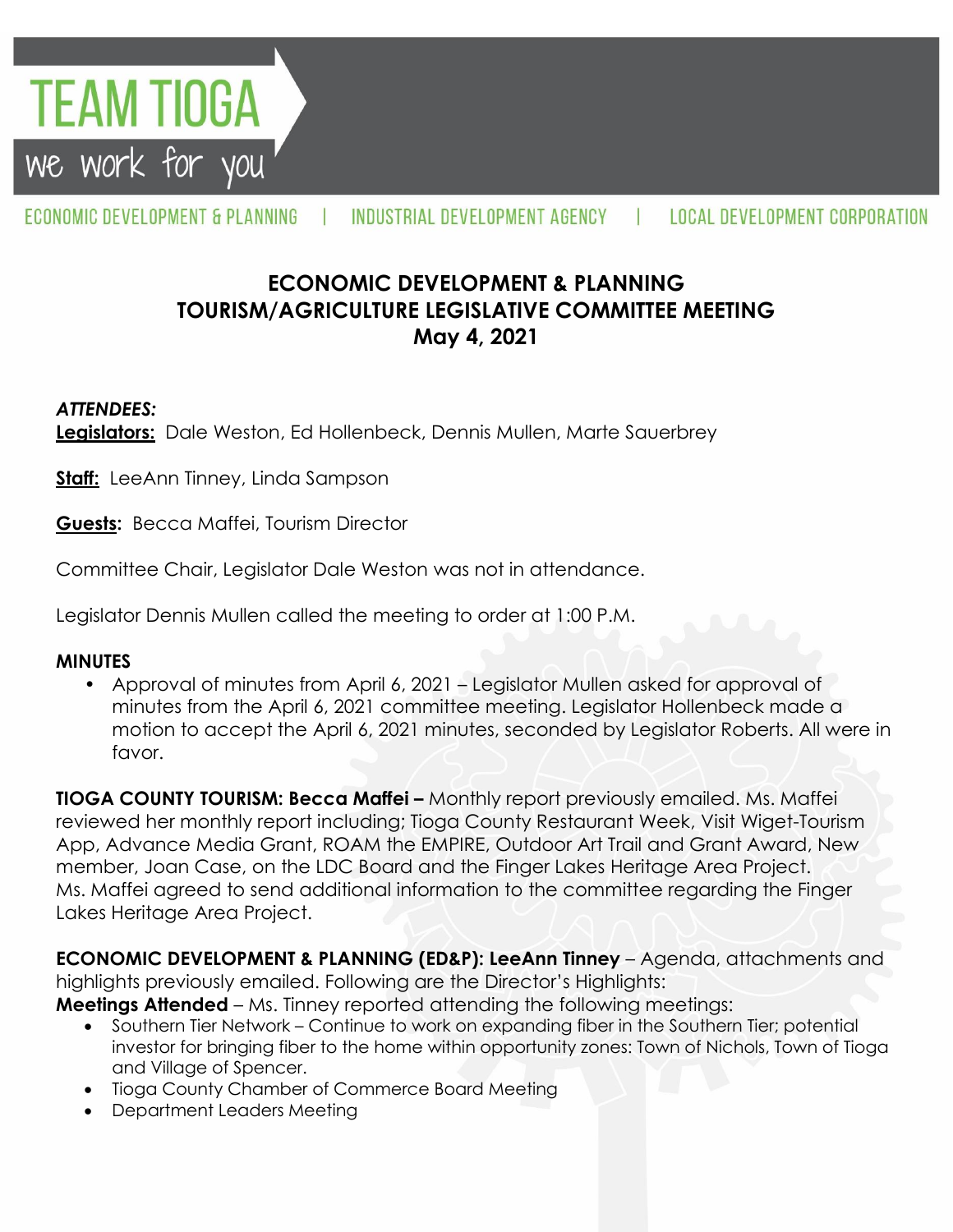- $\bullet$  ST 8
	- o Regional Opportunity Zone Collaborative Collaborative effort to market Opportunity Zones across Southern Tier Region.
	- o CEDs Committee Met with Economic Development Organizations in the area.
- Tioga County Economic Recovery Advisory Council Initiatives moving forward.
- STREDC Met to discuss a couple of loan applications.
- Economic Development Organizations Met with Economic Development leaders across the Southern Tier.
- Tioga Opportunities Met with Ms. Abbott to discuss department plans and personnel changes. A good partnership has been developed.
- Hooker Foundation Met with Mark Dixson to discuss goals & objectives for foundation funds.
- Business Visits Reaching out to connect with the following businesses:
	- o Raymond Hadley- Met with Jacinto Maratea.
	- o Greenlight Met with the new owners that bought Plexicom; looking to expand broadband in the Southern Tier.
	- o Larrabee Tire Service- Met with Tim Larrabee; assisting with a project.
	- o Best Buy
	- o Jackpot Richie's
	- o RJ Corman
- Municipality Visits
	- o Attended the Village of Waverly Meeting
		- Met with Kasey Traub- New Trustee for the Village of Waverly.
	- o Town of Owego/Village of Owego/County- To discuss the shared services grant for the purchase of equipment.
- Prospects- Ms. Tinney is on the agenda for the Legislative Worksession to talk about a PILOT application filed by West Bay Star, LLC, part of the Matthews Group, acting as a developer for Lourdes Hospital to build a new Lourdes facility on Taylor Road; an18,000 square foot Medical Building. The cost benefit analysis will be sent to the committee prior to the Worksession for review. A letter of support will be requested for this project. They will be closing the existing facility and moving to the new facility; adding new services.
- Presentations None

## **Department Highlights**

- COVID-19
	- o Tioga County Economic Recovery Advisory Council (TCERAC) Continue to meet and work on the Economic Recovery Strategy Plan.
- Village of Owego
	- o DRI (18 projects) Ongoing
		- Tioga Historical Museum- Met with Scott McDonald to discuss their project; challenged by fund raising efforts. ED&P will provide assistance.
	- o NY Main Street, Owego- 6 projects on North Avenue moving forward.
	- o Owego Gardens 2- Moving forward; the dirt issue has been resolved.
- Land Bank
	- o Quarterly meeting held- Ms. Tinney attended and reported properties are being acquired for a potential housing project involving Ithaca Neighborhood Housing Services.
- RESTORE NY
	- o Owego and Waverly projects progressing; close to being completed.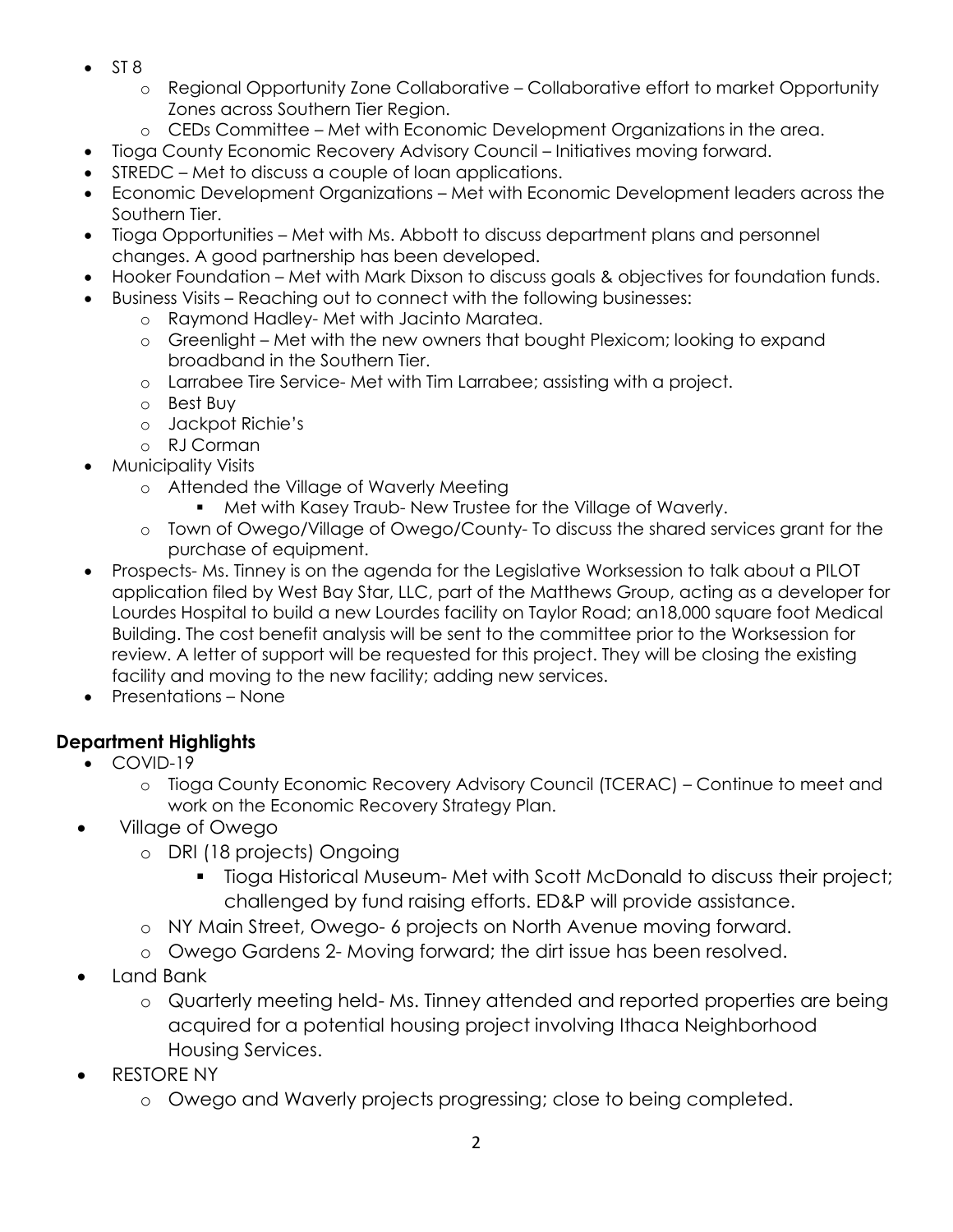- Housing
	- o Home Leasing Owego Gardens 2 project moving forward.
	- o Ithaca Neighborhood Housing Services- Land Bank project
	- o SEPP- Potential project in Waverly.
- Community Development Ms. Hendrickson continues to work on the following:
	- o Tioga County Non-Profit Network
	- o REAP- Ms. Tinney reported this Board is becoming more relevant under Ms. Hendrickson's leadership.
	- o Tioga County Foundations Coalition
	- o Tioga County Housing
	- o Waverly Glen Park
	- o Tioga County Childcare needs
		- Catholic Schools of Broome County- Working on a Pre-K program for the Village of Owego; possibly at St. Pat's.
- Workforce
	- o Workforce Pipeline Development Study- Implementation
		- Education Workforce Coordinator position Proposal submitted.
			- $\checkmark$  IDA agreed to partner Possible lead on funding.
		- Talent Supply Table This group will consist of partners from several industries to oversee this new position and the work identified in the implementation plan.
	- o OACSD- WDI Co-Operative Education Project Owego Apalachin received funds through WDI for this project; ED&P is assisting in partnership with Lockheed Martin on this project.
- Ag Ms. Griffiths continues to work on the following:
	- o Agricultural Resource Group- Attended meeting.
	- o TCERAC Ag Strategic Implementation meeting
	- o Ag Value Chain Study Steering Committee- Ongoing; reviewing the draft plan.
	- o Agribusiness Facebook Spotlights/Facebook updates- Writing articles for CCE monthly newsletter.
	- o Other
		- GIS mapping activities
		- **•** DRI Project Administration
		- **NY Main Street Project Administration**
		- USDA Community Facilities Shared Services equipment grant- Involving the Village of Owego, Town of Owego and the County for the purchase of a vacuum/sweeper truck to be shared.
- Planning Ms. Jardine continues to work on the following:
	- o 239 Reviews ( 3 )
		- **County Case 2021-008: Town of Newark Valley, Solar Energy, GEM Energy** – Not recommended for approval.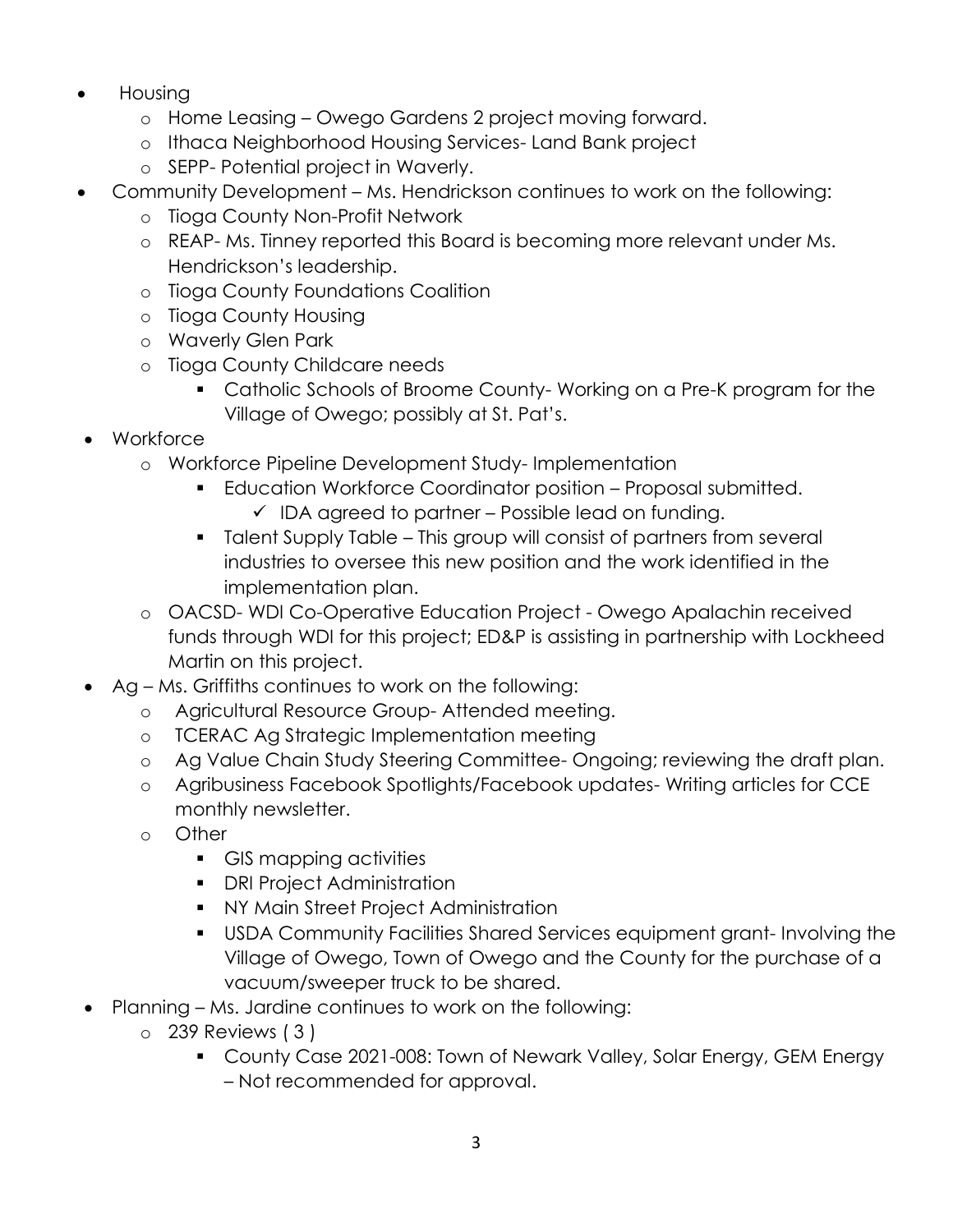- County Case 2021-009: Village of Spencer, Site Plan Review, Spencer Animal Hospital – Recommended for approval.
- County Case 2021-010: Village of Spencer, Site Plan Review, King Storage – Recommended for approval.
- o National Park Service- Finger Lakes National Heritage Designation Resolution listed below.
- o Village of Owego assistance with amending Flood Damage Prevention local law.
- o Village of Owego- Assisting with National Flood Insurance Program's Community Rating System (will reduce residents' flood insurance costs)
- o Village of Owego/INHS local approvals needed for the housing project in the Temple/Liberty Street area.

Legislative Chair, Ms. Sauerbrey, asked Ms. Tinney how the Village of Owego meeting went last night. Ms. Tinney reported the Village of Owego had the public hearing to amend their local law related to flood plain management that would allow for them to remove the paragraph on compensatory storage. As of now, it reads that any dirt needed for development in the Village has to be taken from the existing site. This impacts any development within the Village. There was a lot of discussion; Ms. Jardine and Jeff Soules were at the public hearing and were able to answer questions. There was no vote. A SEQRA will have to be done and the vote will be on May 17th. DEC and FEMA representatives are in agreement that the paragraph in too restrictive and can be removed. This will impact the INHS housing project and how it moves forward.

- o Active Plans
	- **Village of Waverly Comprehensive Plan**
	- Tioga County Economic Recovery Strategic Plan (COVID)- Implementation
- Grants
	- o Potential (16)
		- **T** Town of Berkshire- DOT TAP funding (sidewalk extension)
		- **Ithaca Neighborhood Housing Services- affordable housing**
		- Village of Nichols- USDA Community Facilities (vacuum truck)
		- **ARC- Workforce Development Liaison**
		- **Hooker Foundation- Education Workforce Coordinator**
		- **Candor EMS- Tioga County Senior Citizens Foundation**
		- **Candor EMS-Mee Foundation**
		- **Village of Owego- CDBG, Housing Rehab**
		- **Village of Waverly-ESD Planning, Economic Analysis**
		- **Tioga County-NYSDOS LGE- Countywide EMS Evaluation**
		- Town of Richford- CDBG (engineering of railroad stream crossing)
		- Owego Elks Lodge- Mildred Faulkner Truman, building assessment
		- Berkshire/Owego- NPS Historic Preservation Subgrant Program
		- **NYS HCR Community Investment Fund**
		- **CDBG CARES Act-Small Business Support**
		- **Tioga County EMS District**
	- o Pending (6)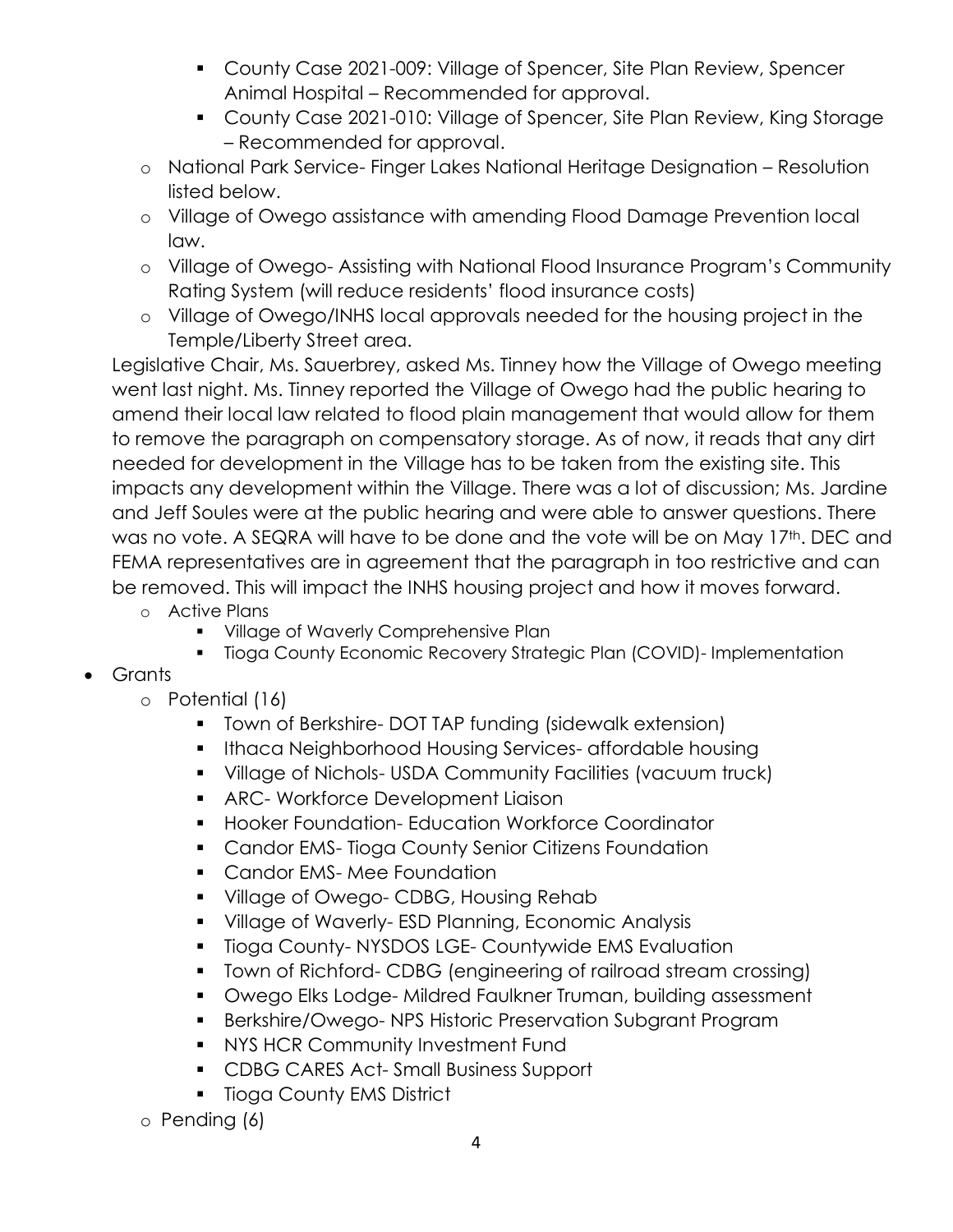- **TCLDC-USDA RDBG- Tioga County Recruitment Tool**
- **TCLDC-USDA RBDG- Technical Assistance to Business**
- **Catholic Schools of Broome County- Fannie C. Hyde**
- **Dwego Elks Lodge- Fannie C. Hyde, building repair**
- Racker- USDA/CDBG Neighborhood Depot
- **Town of Richford- Lowe's, park improvements**

o Active (21)

- **Village of Owego- RESTORE NY, Briggs/Awad**
- **Village of Owego- Downtown Revitalization Initiative**
- **Village of Waverly-NYS Parks, Waverly Glen Park**
- **Village of Waverly- RESTORE NY, Twigg 1**
- REAP- USDA REDI, Strategic Planning (extended 1 year)
- $\checkmark$  Cottage Industry Study (TOI/REAP/TEAM Tioga)
- **REAP- USDA, Public Well (equipment)**
- TCPDC- Enterprise Community Partners (land bank funds)- X2
- **Village of Owego-Main Street (CFA)**
- **Midwestern Pet Foods (CFA)**
- **Racker (CFA)**
- **IDA- USDA RBDG, Ag Value Chain Study**
- Village of Waverly- Mildred Faulkner Truman, Waverly Glen Park
- **T** Town of Richford- SAM, Assemblyman Friend (highway equipment)
- **Village of Owego- CU, Design Connect (art park)**
- Owego Apalachin Central School District- WDI (workforce)
- **Tioga County 2020/2021 Snowmobile Trails (Phase I)**
- **Tioga County-2020/2021 Snowmobile Trails (Phase II)**
- **Village of Candor-NY Main Street**
- REAP- Community Foundation (Code Enforcement Plan Implementation Tasks)
- **Candor EMS- Community Foundation, operating funds**
- **Tioga Arts Council- Community Foundation, Retail for Good**
- o Completed (2)
	- **IDA-USDA RBDG, Multi-county Broadband Study**
	- **REAP- Tioga Downs, Workforce Pipeline Implementation**

## **2021 Budget**

- o Economic Development- Tracking
- o Planning- Tracking

**Resolutions** The following resolutions were presented and agreement was made to move them forward:

E01-Support Designation of Finger Lakes National Heritage Area

E02-Resolution Authorizing Acceptance of Additional Funds and Extension of the TCPDC Admin Services Agreement through December 31 2021

E05-Appoint Member (J Case) to the Tioga Co LDC Board